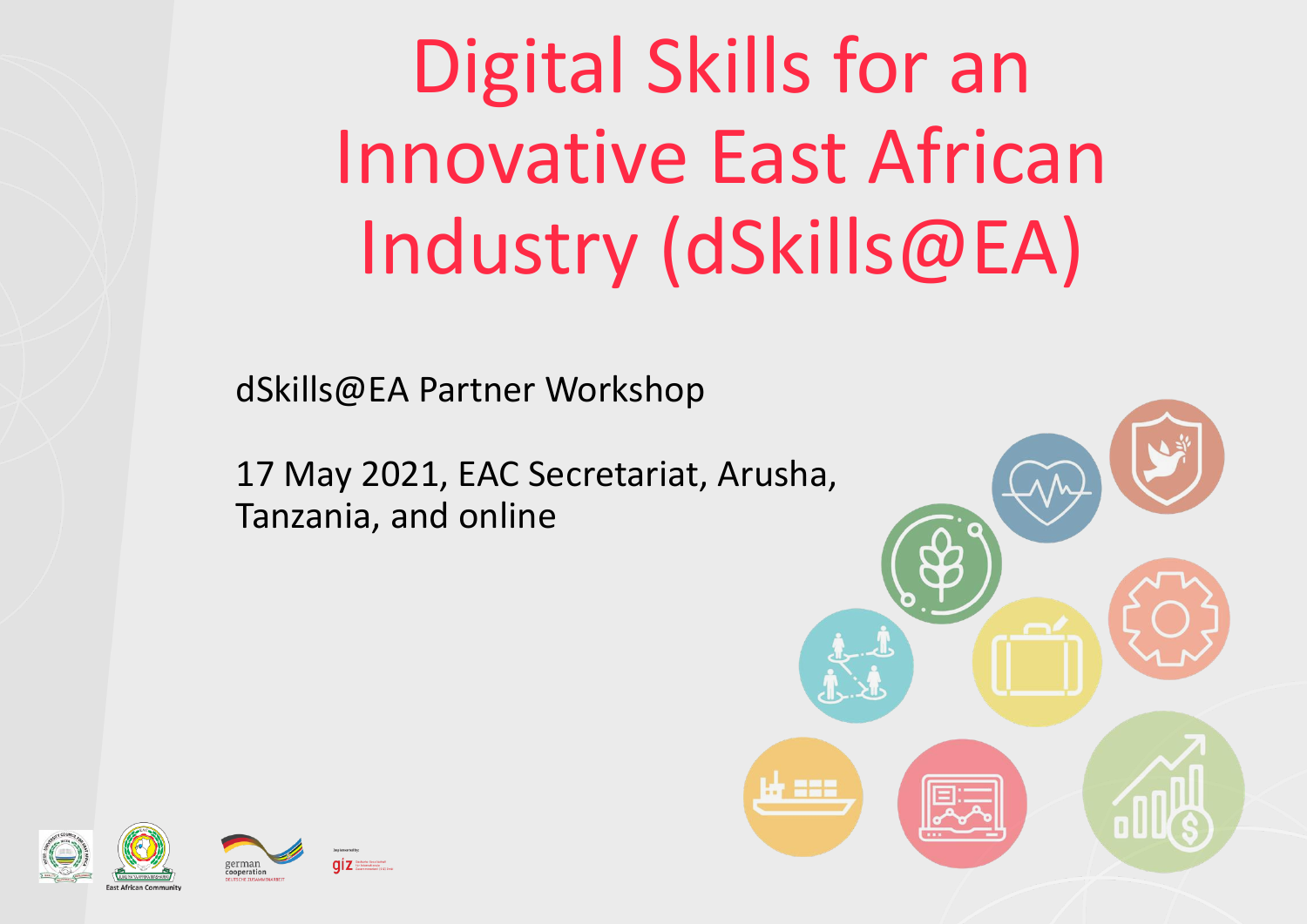## Contents of presentation

- 1. Preparation of dSkills@EA
- 2. Overview
- 3. Part A Master Programme Embedded and Mobile Systems (EMoS)
- 4. Part B Demand Oriented Trainings/Short Courses
- 5. Part C Entrepreneurship and Innovation



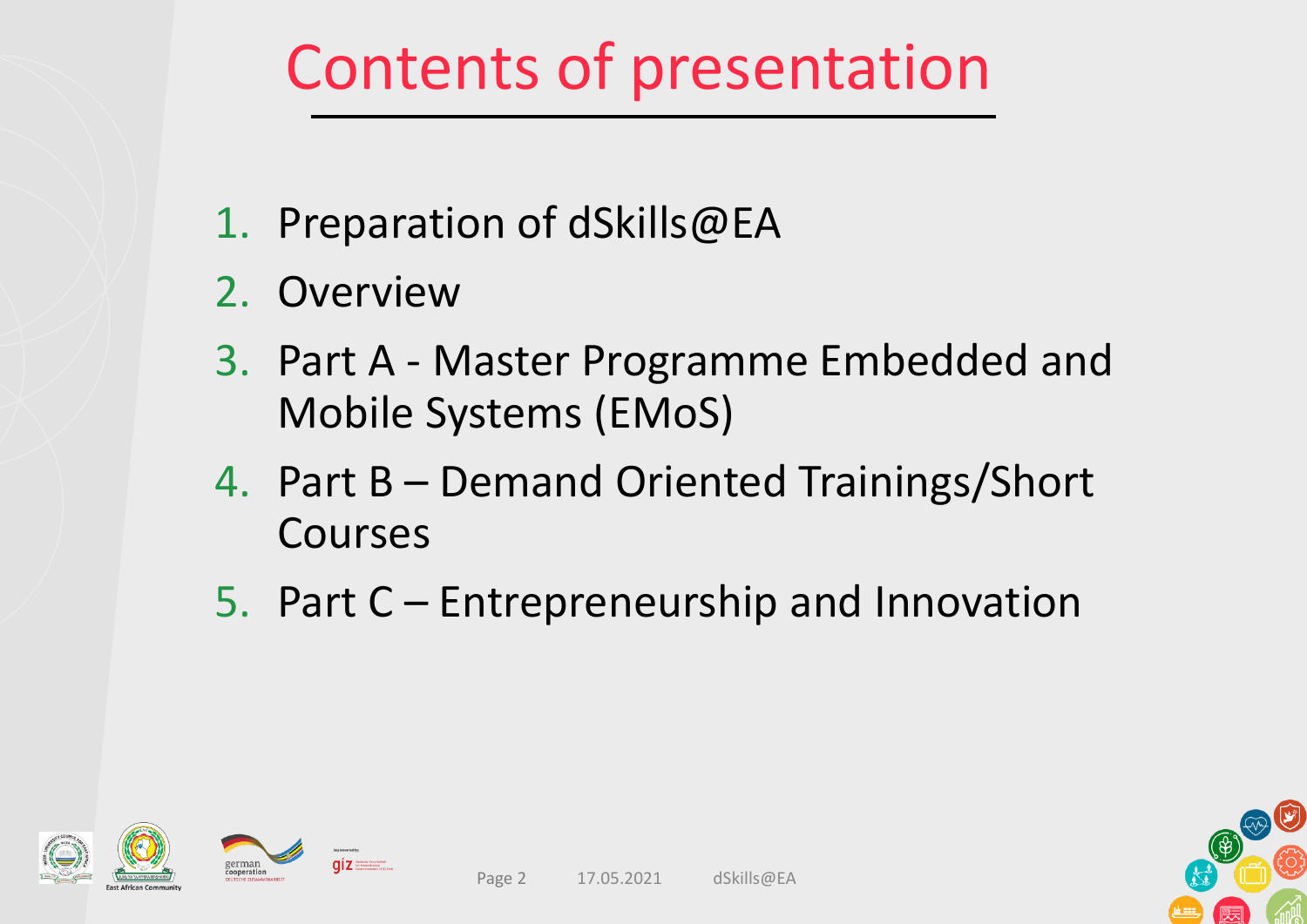### **Preparation of dSkills@EA**

### Preparation of Appraisal Mission

*February 2020 – April 2020*

Development of the design of the appraisal mission based on meetings with partners and along BMZ requirements

Design of dSkills@EA

*April 2020 – October 2020*

Apraisal Mission (20-30 April)

CENIT@EA Joint Steering Committee Meeting Meeting (26 May)

Submission of project offer to BMZ

Planning of Implementation Details

*October 2020 – ongoing*

CENIT@EA Joint Steering Committee Meeting (14 October)

Joint Planning Workshop (19 May 2021)

2020 2021









Page 3 17.05.2021 dSkills@EA

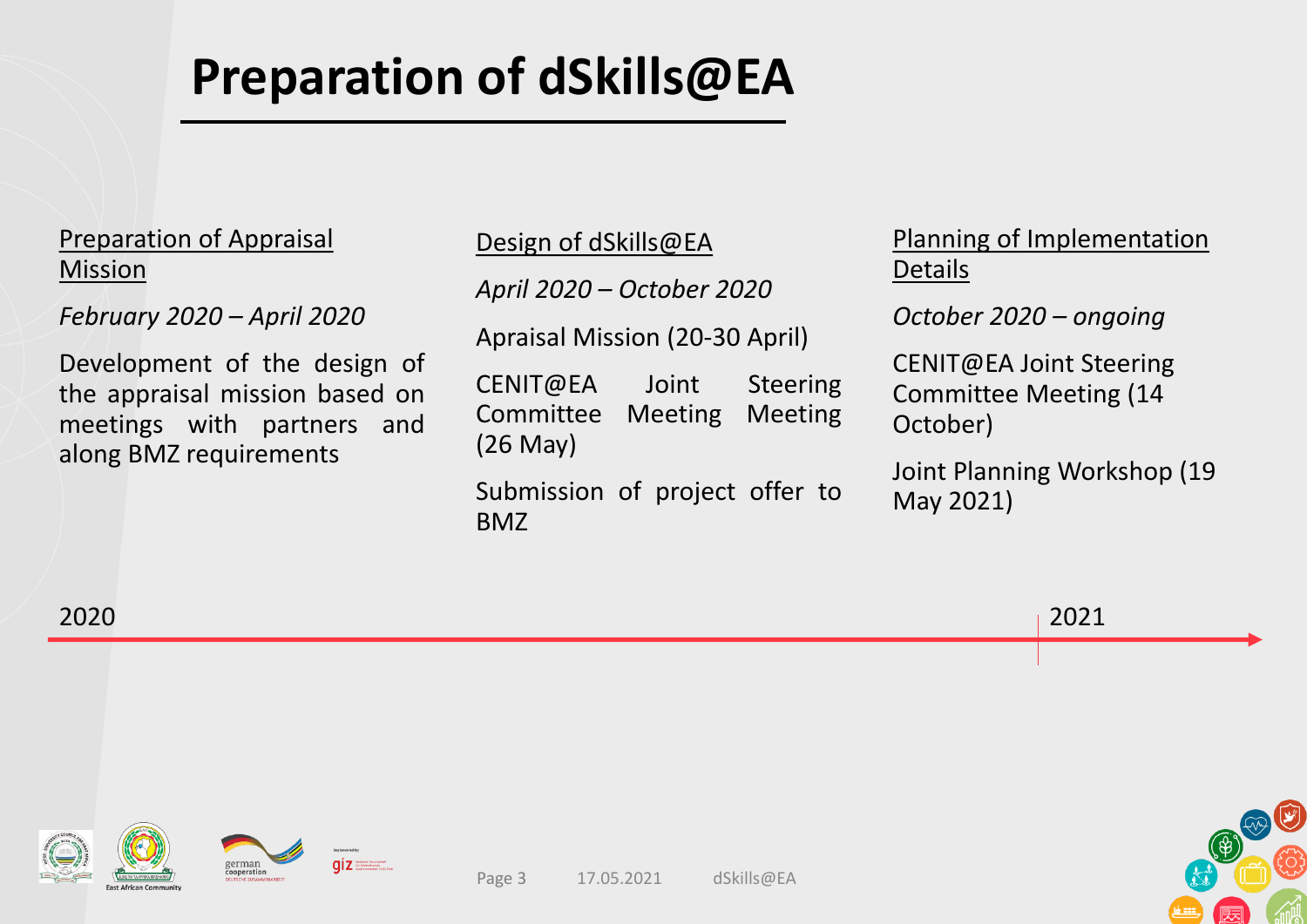### **Overview**

| <b>Development Cooperation</b><br>Programme                 | Support to the East African Community (EAC)<br>EAC-GIZ                                                                                                                                               |
|-------------------------------------------------------------|------------------------------------------------------------------------------------------------------------------------------------------------------------------------------------------------------|
| <b>6th EAC Development</b><br><b>Strategy Priority Area</b> | Strengthening the productive and social sectors to improve production<br>and productivity, increase value addition, and domesticate regional<br>commitments to improve the welfare of East Africans. |
| <b>BMZ Core Area</b>                                        | Training and sustainable growth for decent jobs – Technical vocational<br>education and training                                                                                                     |
| <b>Project Budget</b>                                       | 4,200,000 EUR                                                                                                                                                                                        |
| <b>Project Term</b>                                         | April 2021 - March 2024                                                                                                                                                                              |
| <b>Political Partner</b>                                    | East African Community Secretariat and Federal Ministry for Economic<br>Cooperation and Development (BMZ)                                                                                            |
| <b>Target Group</b>                                         | Young people in the EAC with a qualification for EMoS, employment<br>seeking university graduates, entrepreneurs, ICT specialists in companies                                                       |
| <b>CALLER</b>                                               |                                                                                                                                                                                                      |



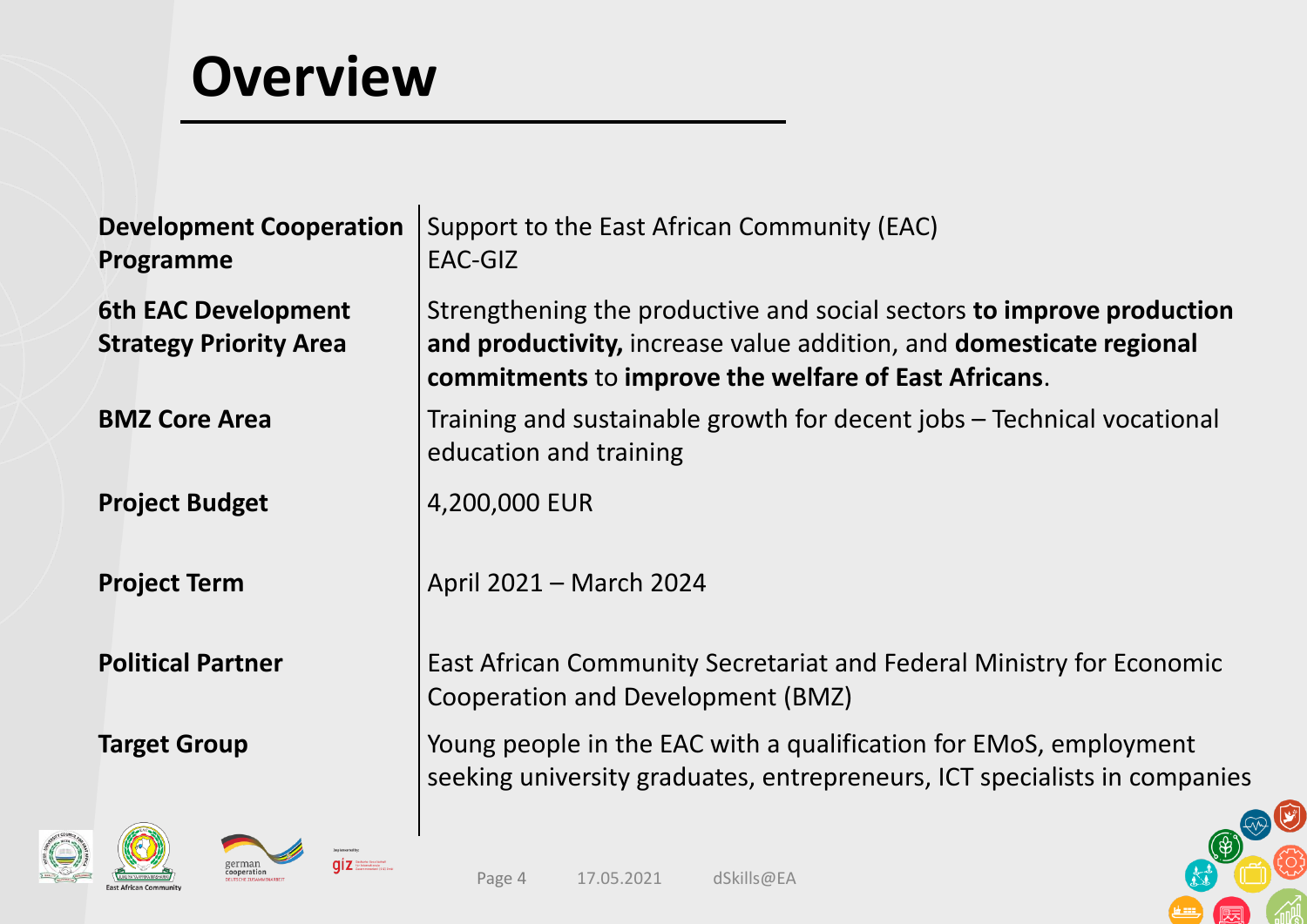### **Objective:**

### **Employment and innovation related…**

### **…digital skills of young people…**

### **…in the East African Community Partner States Burundi, Kenya, Rwanda, South Sudan, Tanzania and Uganda…**

## **…are strengthened**







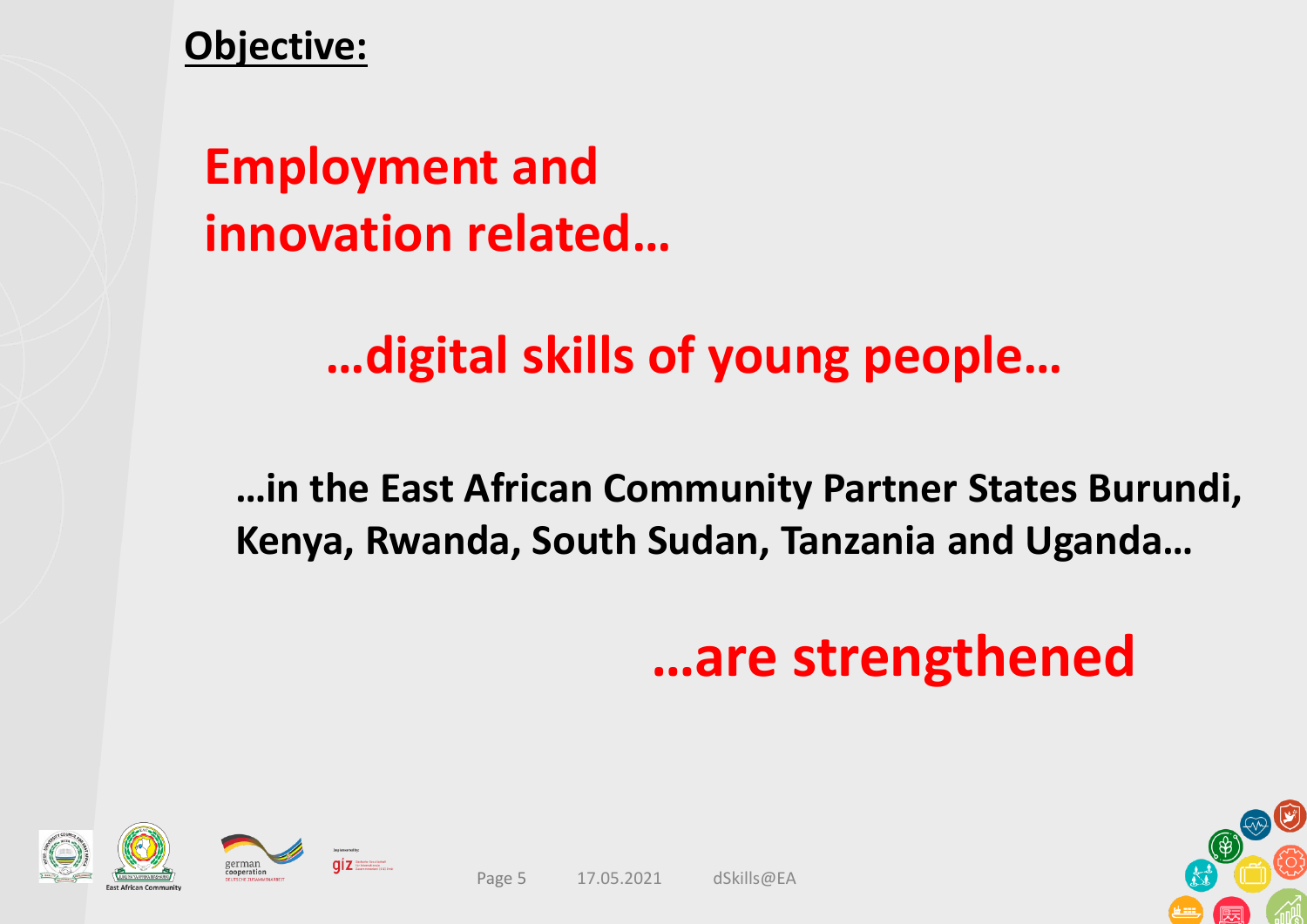### **Overview – Module Indicators**

### **Indicator Part A Indicator Part B Indicator Part C**

75 % of 50 **companies evaluate the digital skills** of the Centre of Excellence for ICT in East Africa's master's students/graduates as very good or good **in terms of their company's needs after completing an internship or taking up employment.**

66% of 297 participants, 40% of whom are women, evaluate 6 months after participating in a **short-term training course** the **digital skills they have acquired as helpful or very helpful in their professional work**.

40 young people in the 6 EAC partner states supported by the project, 12 of whom women, have developed a **marketoriented digital business idea** with a project note and business plan.







Page 6 17.05.2021 dSkills@EA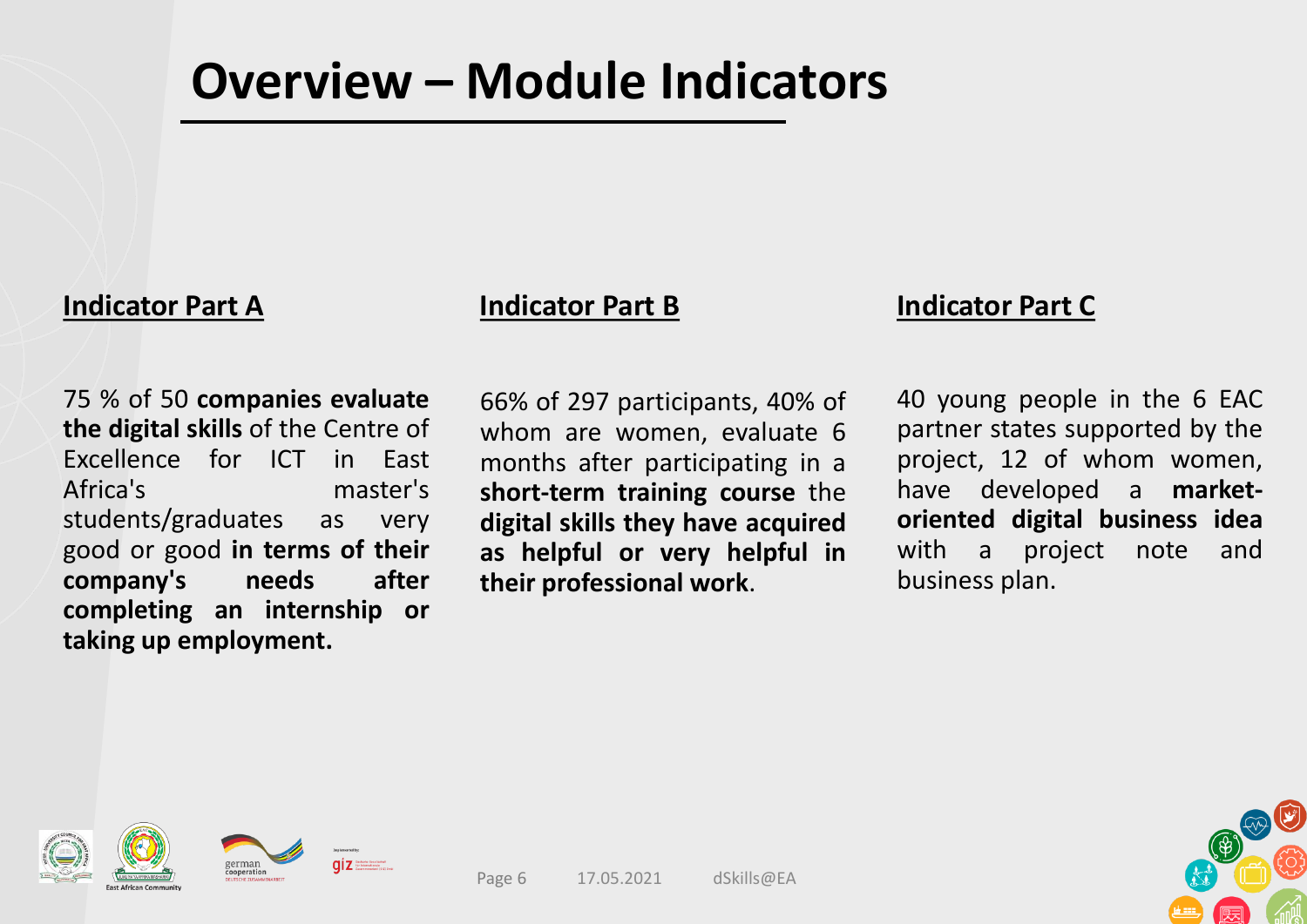# **Part A - Master Programme Embedded and Mobile Systems (EMoS)**







Page 7 17.05.2021 dSkills@EA

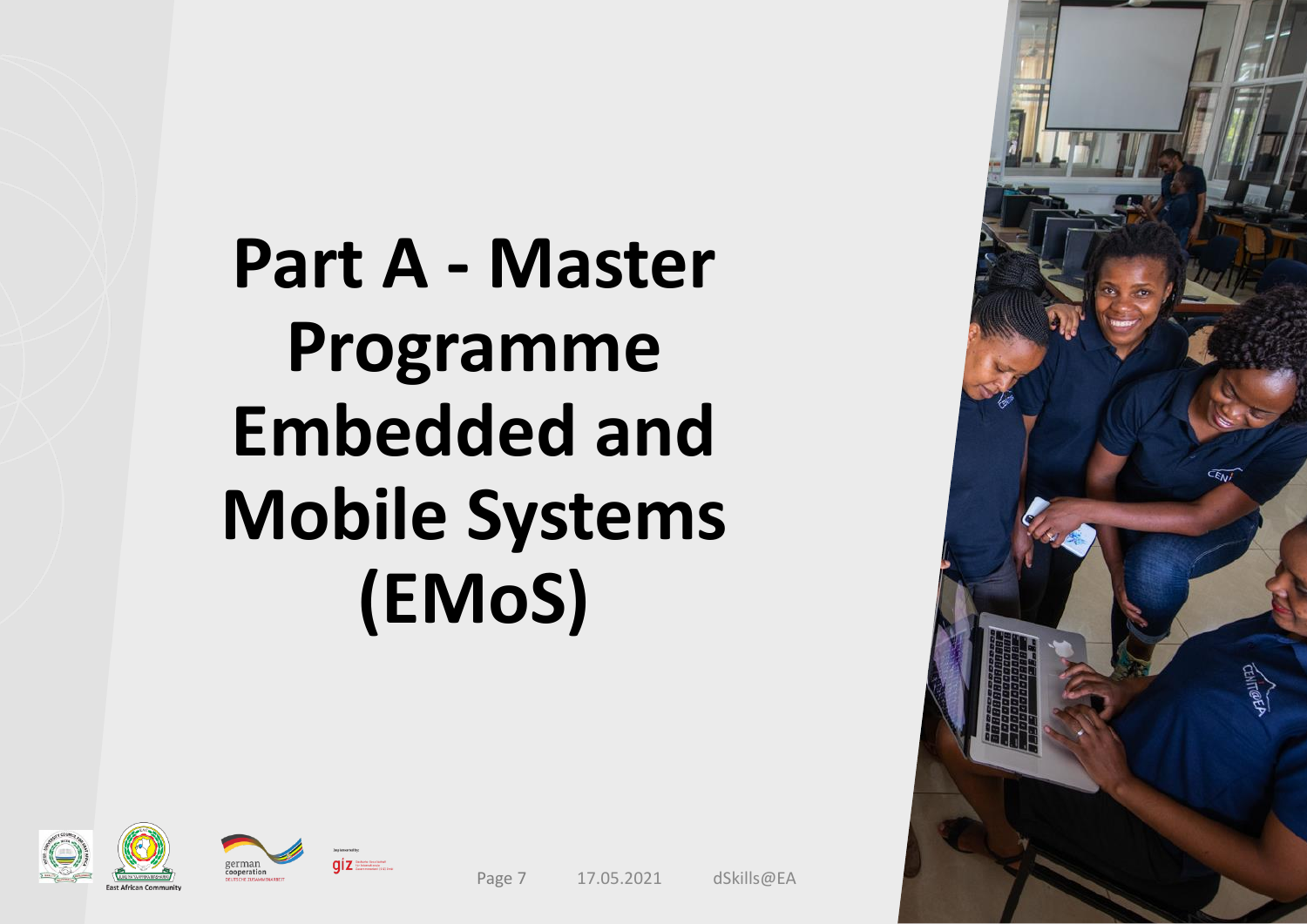## **Objective and Indicators Part A**

**The quality of the Master programme and study-related offers at the Centre of Excellence for ICT in East Africa is improved.**

### **Indicator**

7 processes or offers to **ensure the quality of the practice-oriented Master's programme** at the Centre of Excellence for ICT in East Africa are implemented jointly with regional partners and in accordance with the respective objectives

*Processes/offers: Teacher qualification, funding mechanism, scholarship awarding, career services, alumni network, guest lectures of the private sector, revision of the curriculum*

- ➢ Implemented by the **East African - German Academic Consortium**, led by the Nelson Mandela African Institution of Science and Technology (NM-AIST) and University of Oldenburg and supported by DAAD
- $\triangleright$  Focus on collaboration with regional partners and on beneficiaries in the EAC, especially the students
- $\triangleright$  Sustainability and institutionalization in cooperation with the private sector is a crucial element



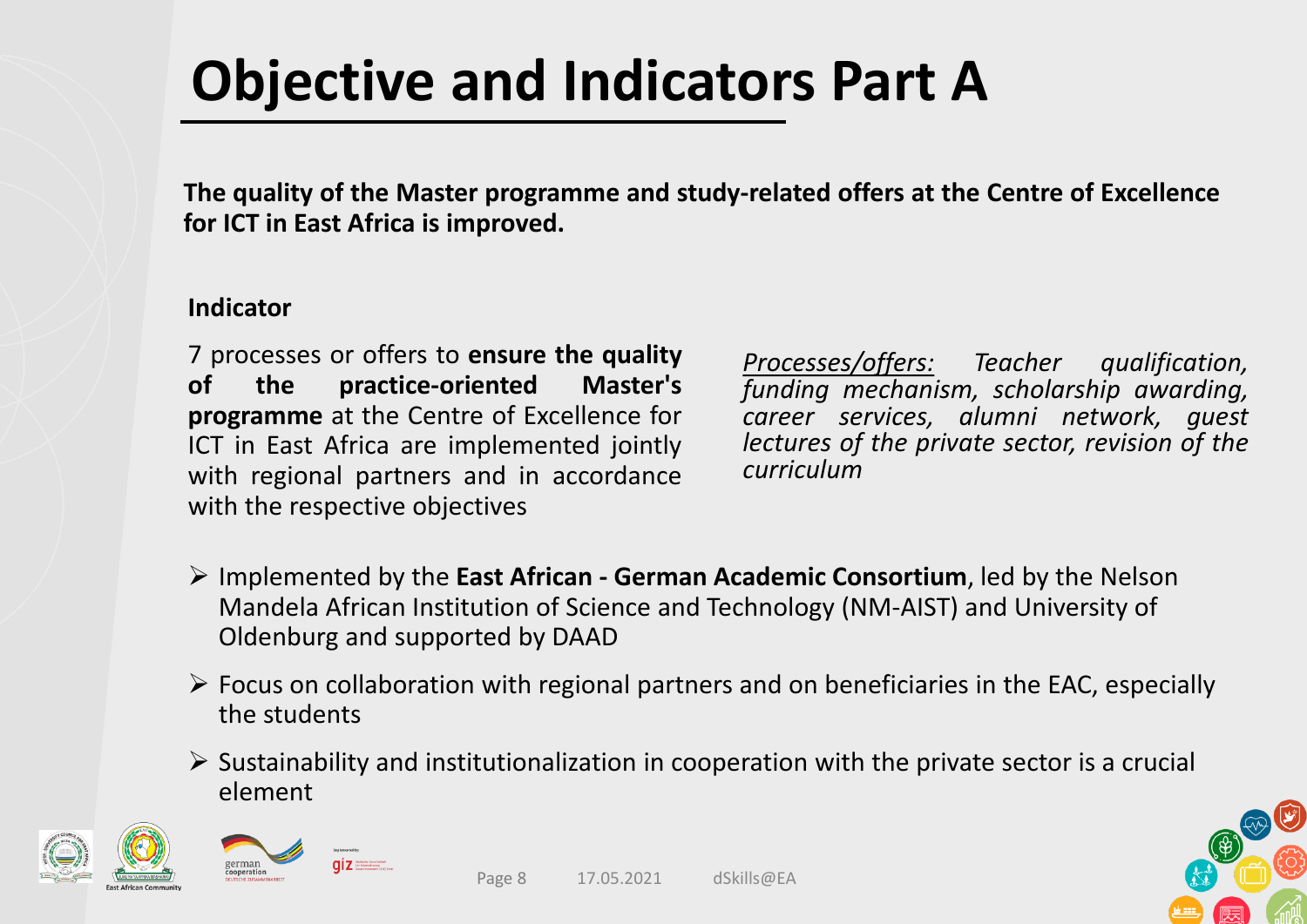# **Part B – Demand Oriented Trainings/Short Courses**





ermar



Page 9 17.05.2021 dSkills@EA



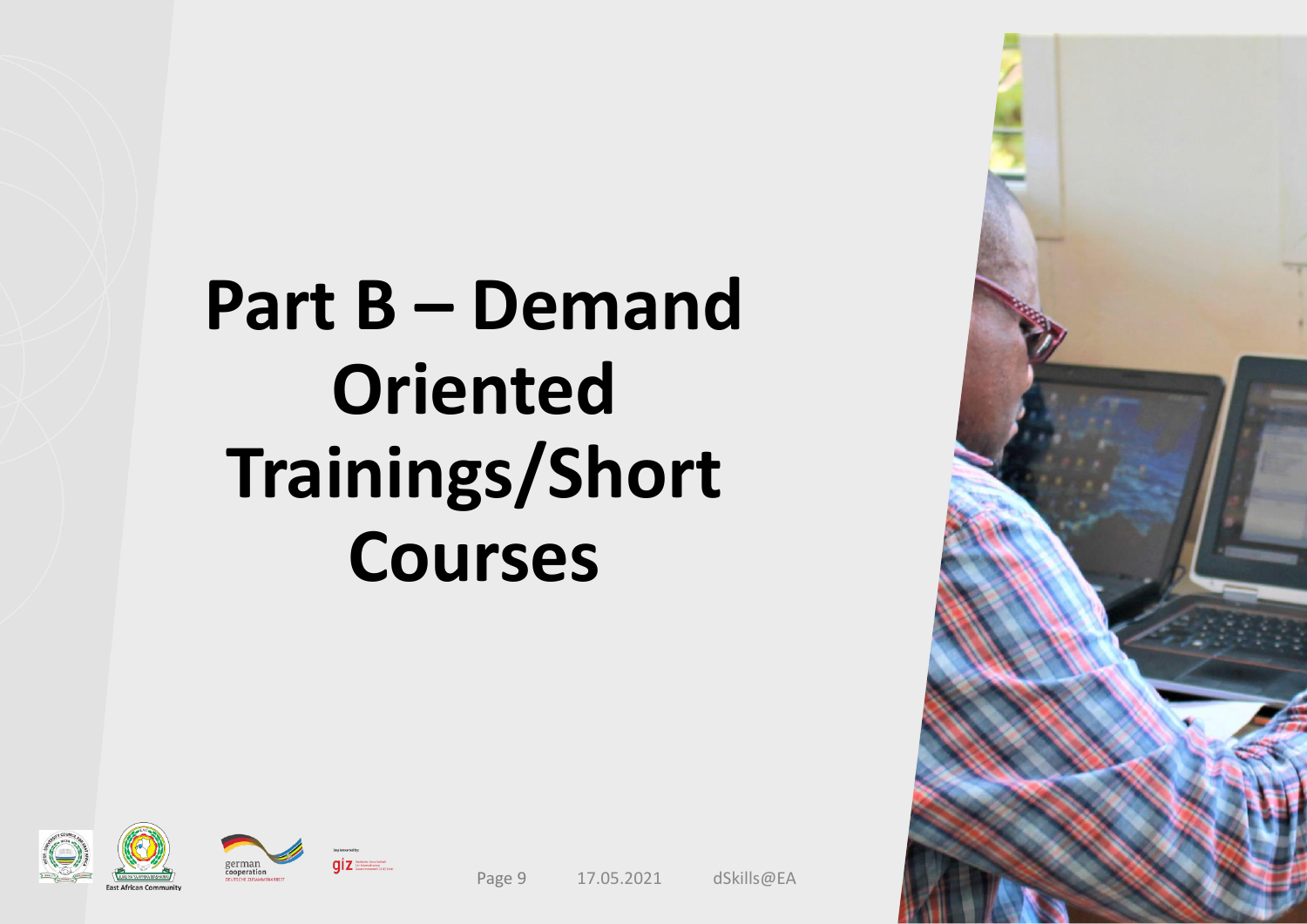## **Objective and Indicators Part B**

**Short-term training courses for digital skills designed according to the needs of the industry have been successfully carried out.**

### **Indicator 1**

**Indicator 2**

4 **short-term training courses** (of which 1 as digital learning format) on **digital skills** that are relevant to the industry are carried out in collaboration with the industry.

297 (66%) of 450 participants, 119 (40%) of whom are women, **successfully complete the short-term training course** on digital skills.

- $\triangleright$  Building on the success of the "Digital Skills Accelerator"
- $\triangleright$  Trainings are within the field of Embedded and Mobile Systems, interlinking with the Master programme
- ➢ To be implemented for all six EAC Partner States in cooperation with companies and local training institutes
- ➢ Utilization of e-learning and blended learning approaches





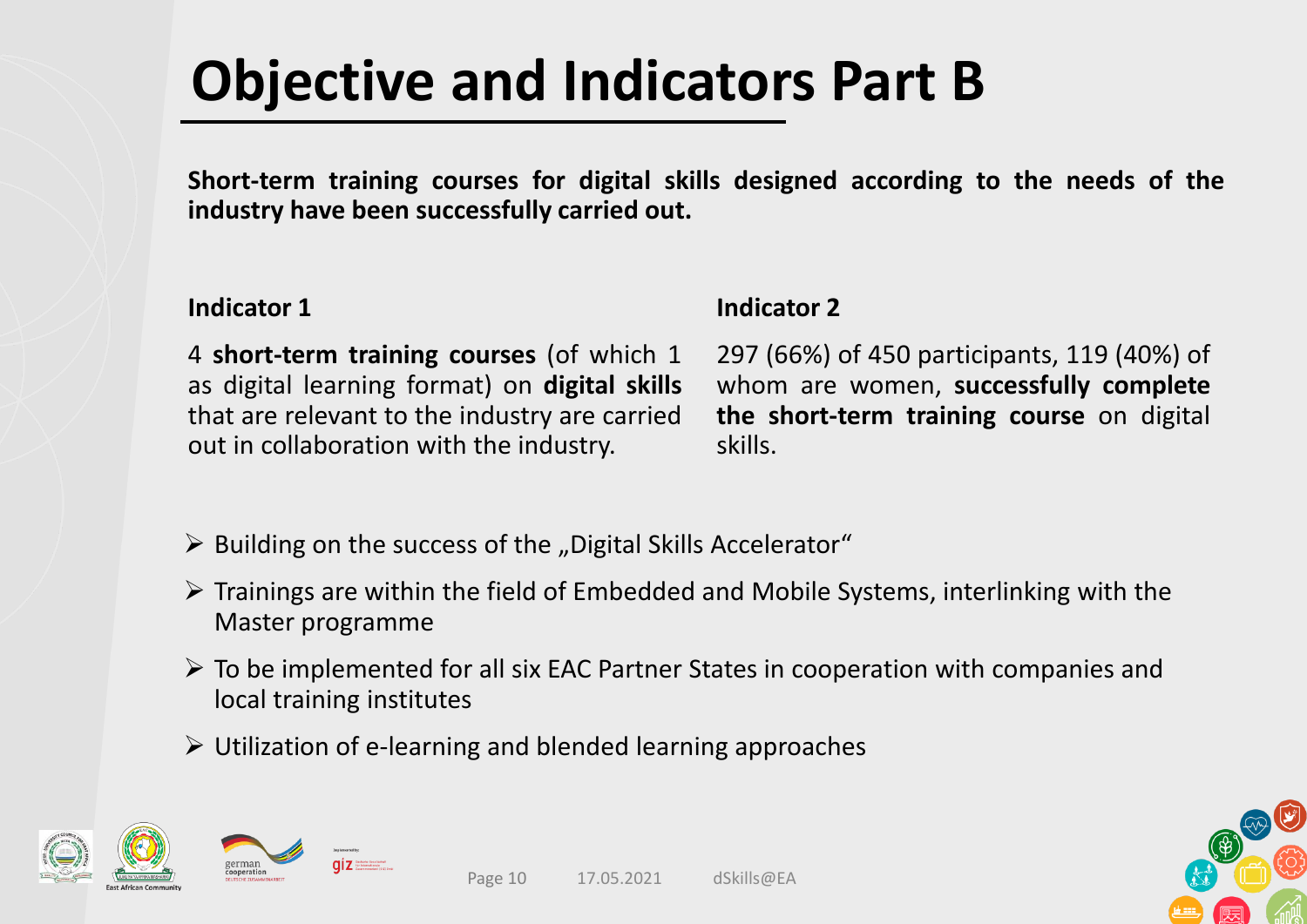# **Part C – Entrepreneurship and Innovation**







Page 11 17.05.2021 dSkills@EA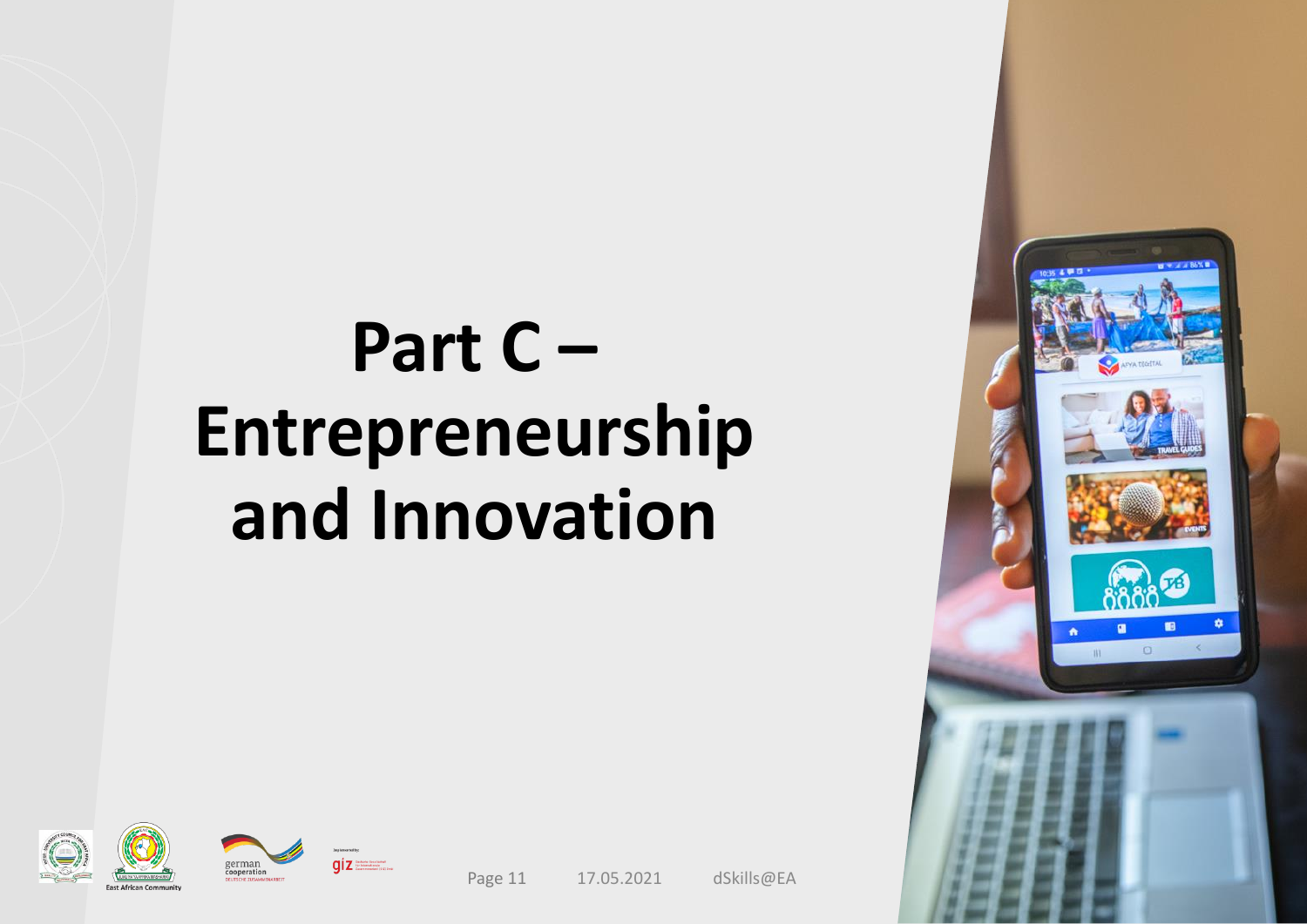## **Objective and Indicators Part C**

**Entrepreneurship offers for piloting digital/innovative solutions are provided for the 6 EAC partner states through a cooperation network of the Centre of Excellence for ICT in East Africa.**

### **Indicator 1**

**Indicator 2**

6 **cooperation between CENIT@EA and providers of innovation and entrepreneurship support** from the 6 EAC partner states are used in practice.

3 **entrepreneurship offers to support digital ideas** from the 6 EAC partner states are being provided through the Centre of Excellence for ICT in East Africa cooperation network.

- $\triangleright$  Promoting entrepreneurship and innovation transfer from universities in the EAC into the market (marketization of research)
- ➢ Inclusion of projects/apps developed by "Digital Skills Accelerator" participants
- $\triangleright$  Activities to support students and graduates in developing a business ideas will be largely implemented through the cooperation with entrepreneurship support institutions like innovation hubs from the EAC